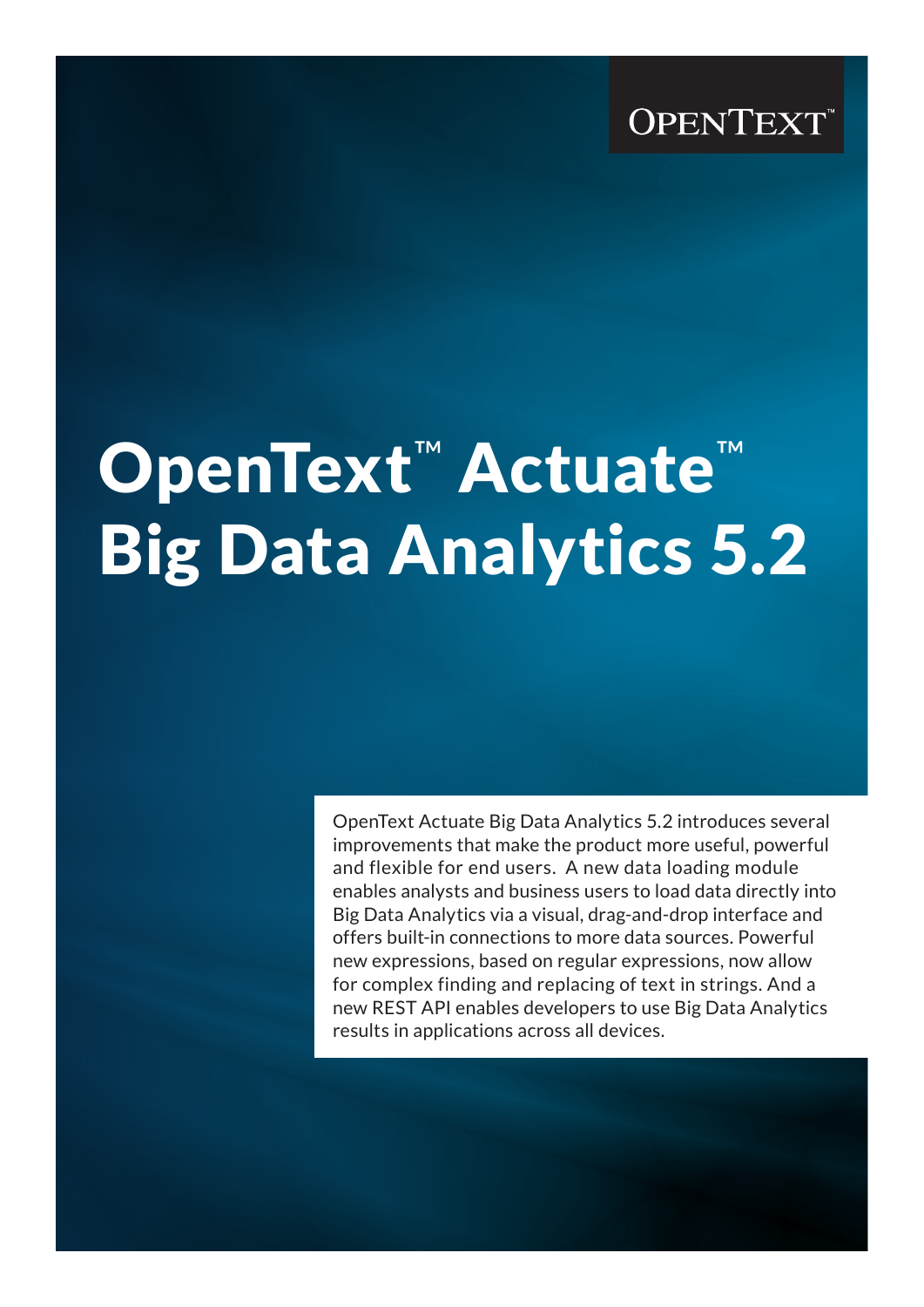# **OPENTEXT**

# Table of Contents

| Data Engineering with Regular Expressions 4 |  |
|---------------------------------------------|--|
|                                             |  |
|                                             |  |
|                                             |  |
|                                             |  |
|                                             |  |
|                                             |  |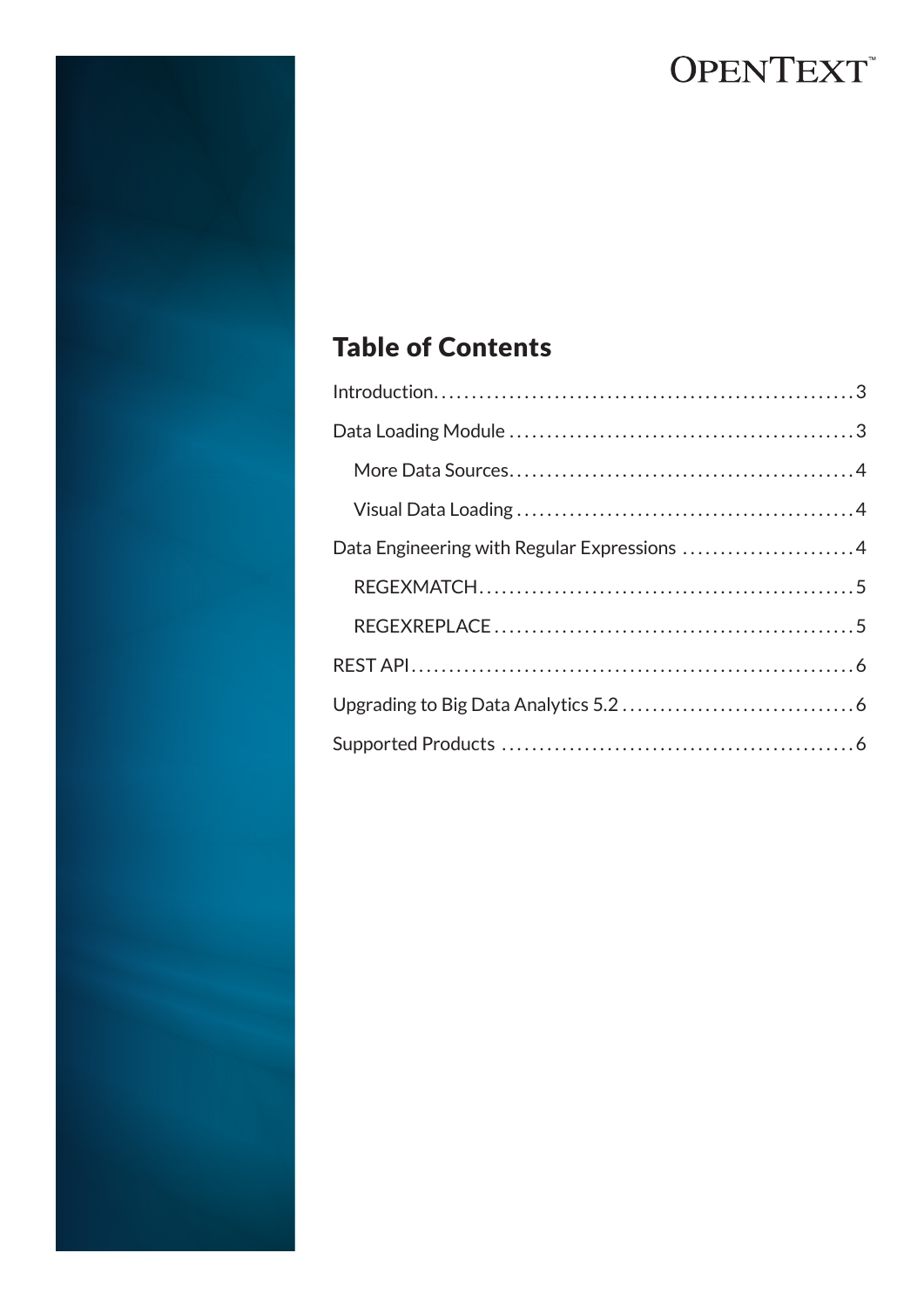### Introduction

OpenText Actuate Big Data Analytics provides fast, free-form visual data mining and predictive analytics. Big Data Analytics combines easy-to-use data discovery and data mining tools with powerful and sophisticated analytic tools. To this foundation, Big Data Analytics 5.2 adds these improvements:

- A visual data loading module that handles more data types
- The addition of regular expressions for data enrichment in the engineering module
- A REST API that enables results from Big Data Analytics to be embedded in other applications

# Data Loading Module

A completely new module in Big Data Analytics provides an easier way to load data into its Fast DB. Found on a new tab between the home page and the explorer, the new module enables users to access data sources, decide what data to load from those sources, select which specific columns of data will be linked, and run the loading process—all using a graphical interface. Data loading is done within the Big Data Analytics application, and does not require using the qLoader ETL (extract, transform, load) module. The process to create a new connection is completely guided by the application and is accomplished with a few clicks. Users can add data sources without intervention or help from IT.



The process to create a new connection is completely guided by the application and is accomplished with a few clicks. Users can add data sources without intervention or help from IT.

### FIGURE 1

The initial screen of the new visual data loading module in OpenText Actuate Big Data Analytics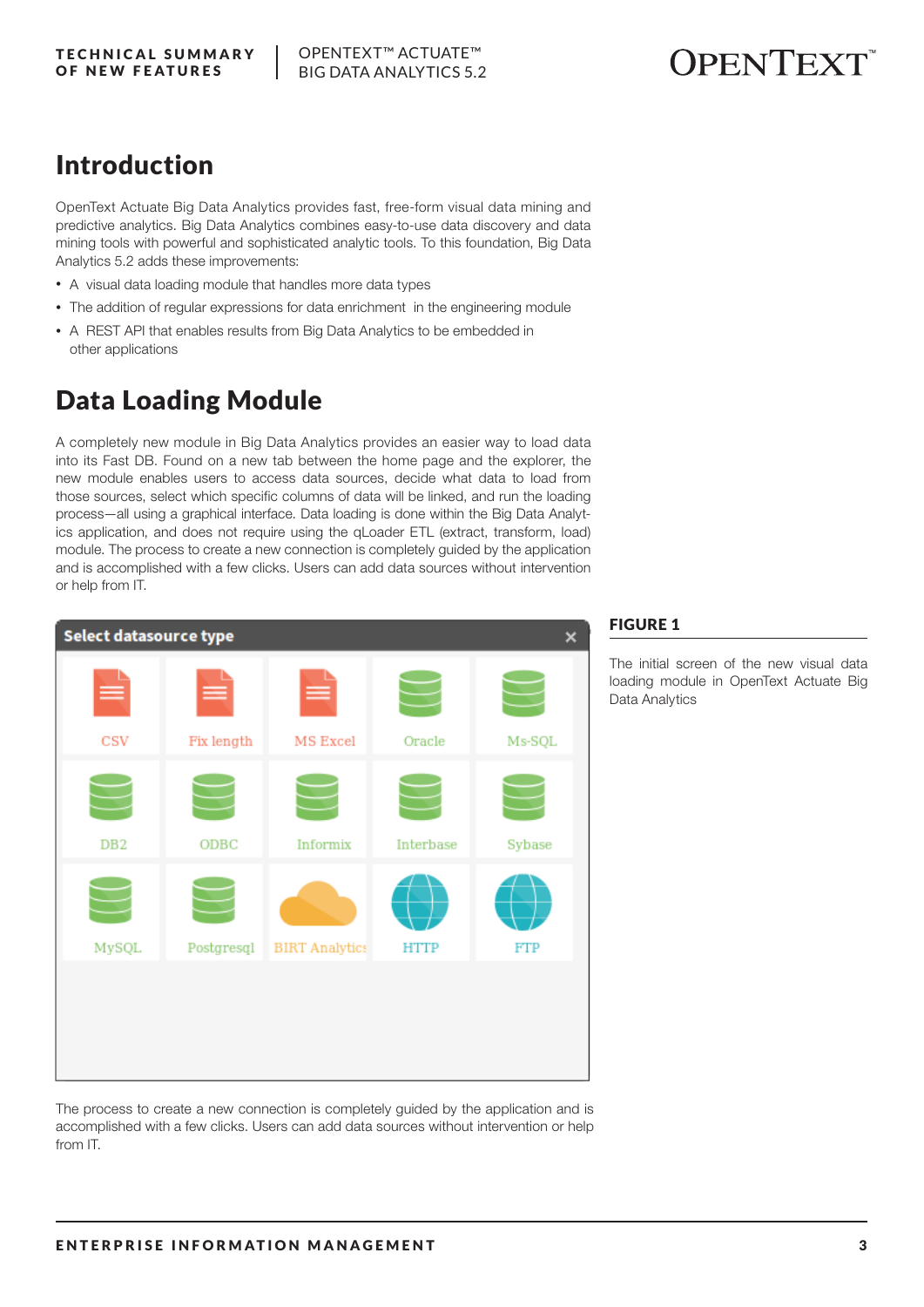TECHNICAL SUMMARY OF NEW FEATURES



### More Data Sources

The new module makes data sources accessible from the Big Data Analytics front end. Whereas previous releases only enabled users to load CSV and fixed-length flat files from the front end, the new greatly improved user interface supports more than a dozen data sources, including:

- Microsoft<sup>®</sup> Excel 97 through 2013
- Relational Databases, including
	- Oracle®
	- Microsoft® SQL Server®
	- IBM<sup>®</sup> DB2<sup>®</sup>
	- ODBC
	- MySQL®
	- PostgreSQL
- Other Big Data Analytics instances
- HTTP
- FTP

Big Data Analytics 5.2 introduces new options to load data from a Microsoft Excel spreadsheet or from another Big Data Analytics instance.

### Visual Data Loading

It has never been so easy to select, load, and link data sources for analysis in Big Data Analytics. Regardless of the data source, the load procedure is the same:

- 1. Create a connection to each source.
- 2. Define tables from those sources. Users also have the option of checking the data type, widths, and format.
- 3. Draw links between defined tables. Big Data Analytics will suggest the columns of each table to link, but the suggestions can be changed if the software links the wrong columns.
- 4. Load each table in Big Data Analytics' Fast DB. The software will create links between the tables.

# Data Engineering with Regular Expressions

Big Data Analytics includes new functions, known as *regular expressions*, for data enrichment, data quality assurance, and data filtering. Regular expressions are a commonly used technique for "find and replace" operations to check text strings, search for patterns in text, and rapidly make massive transformations. Big Data Analytics 5.2 comes with two new expressions that allow users to use regular expressions in engineering and enriching data:

- REGEXMATCH
- REGEXREPLACE

Both expressions can be called from the Engineering tab or from the qLoader module. Regular expressions are really powerful, but building a correct regular expression that solves a certain problem can be very complex. The user must have the ability to create the expression manually.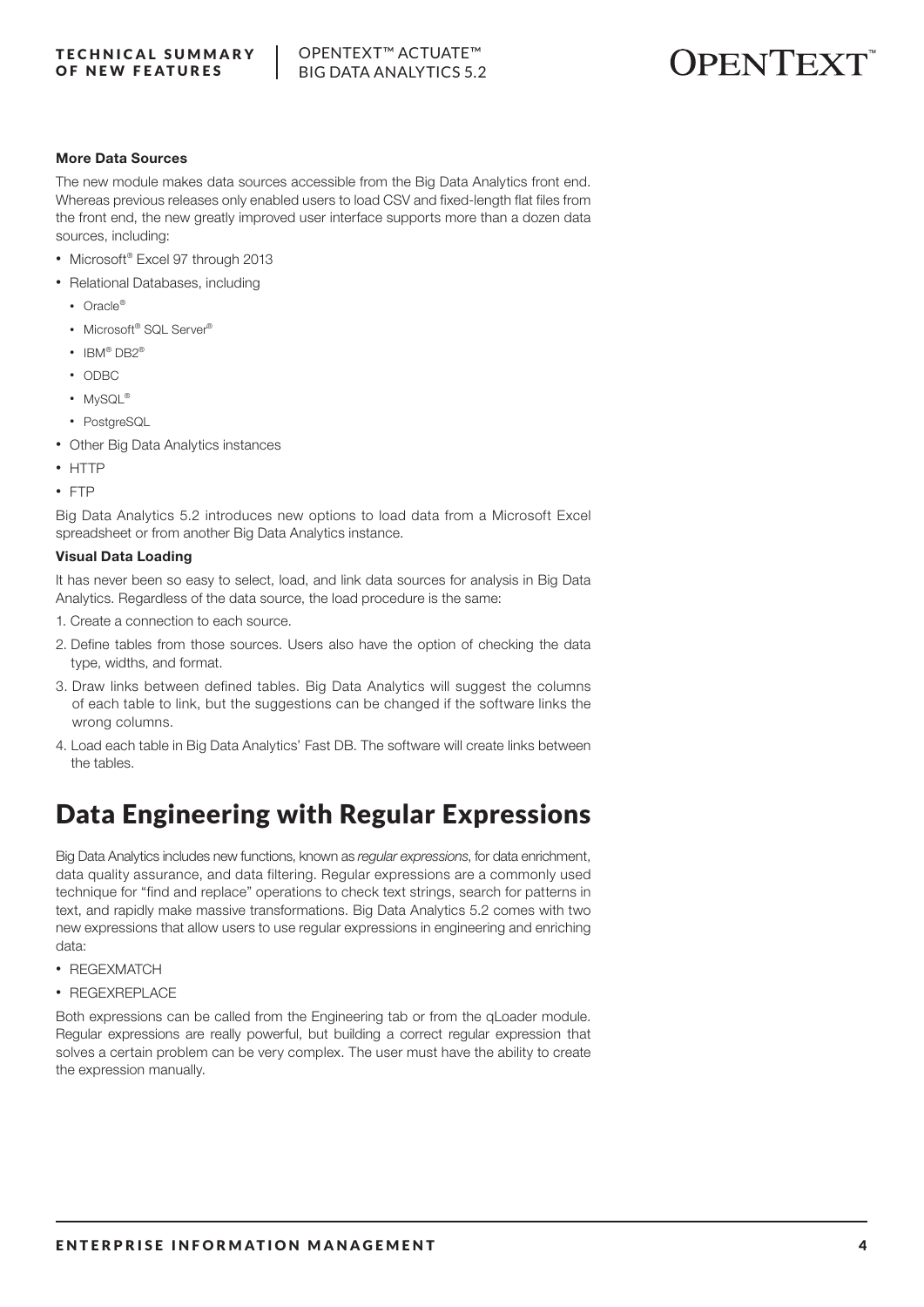#### TECHNICAL SUMMARY OF NEW FEATURES

### OPENTEXT™ ACTUATE™ BIG DATA ANALYTICS 5.2

# **OPENTEXT**

| <b>Expressions</b>                |                    |                               | ×      |
|-----------------------------------|--------------------|-------------------------------|--------|
| Create a new expression based on: |                    | <b>ELE</b> Customer           |        |
| Name for new expression:          |                    | <b>Valid Email</b>            |        |
| <b>Expression properties</b>      |                    |                               |        |
| Expression:                       |                    | REGEXMATCH([Demo].[Customer]. |        |
| $\blacktriangle$<br>PROPERSENT    | [Email],".+@.+\+") |                               |        |
| <b>OUARTER</b>                    |                    |                               |        |
| <b>RAND</b>                       |                    |                               |        |
| <b>REAL</b>                       |                    |                               |        |
| <b>REGEXMATCH</b>                 |                    |                               |        |
| REGEXREPLACE                      |                    |                               |        |
| <b>REPLACE</b>                    |                    |                               |        |
| <b>RIGHT</b>                      |                    |                               |        |
| ۰<br><b>ROLIND</b>                |                    |                               |        |
|                                   |                    | Reset                         | Modify |

### FIGURE 2

*Creating regular expressions in OpenText Actuate Big Data Analytics.*

### **REGEXMATCH**

The REGEXMATCH expression finds a certain pattern in a string value and responds with a Boolean result of 1 when the pattern exists in the string, or 0 when the pattern does not exist in the string.

One example of when REGEXMATCH is used is in classifying email addresses as well-formed or badly formed. This is often done as a precursor to analyzing if an email address is valid or not. The syntax for creating REGEXMATCH expressions is:

### *REGEXMATCH("string field to find the pattern",regular\_expression)*

Big Data Analytics also offers the option to do searches that are not case-sensitive by adding "i" (for "insensitive").

*REGEXMATCH("string field to find the pattern",regular\_expression, "i")*

#### **REGEXREPLACE**

The REGEXREPLACE expression offers the option of applying a replacement when the defined regular expression is found in the text string. The expression syntax is:

*REGEXREPLACE("string field to find the pattern", regular\_expression, replacement)*

As in REGEXMATCH, the REGEXREPLACE expression offers the option to do non-casesensitive searches.

#### *REGEXREPLACE("string field to find the pattern", regular\_expression, replacement, "i")*

There are many examples of when regular expressions with the replace option are useful, but the most common situation is when a user wants to normalize certain data to fit a pattern – as is often done with telephone numbers, for example.